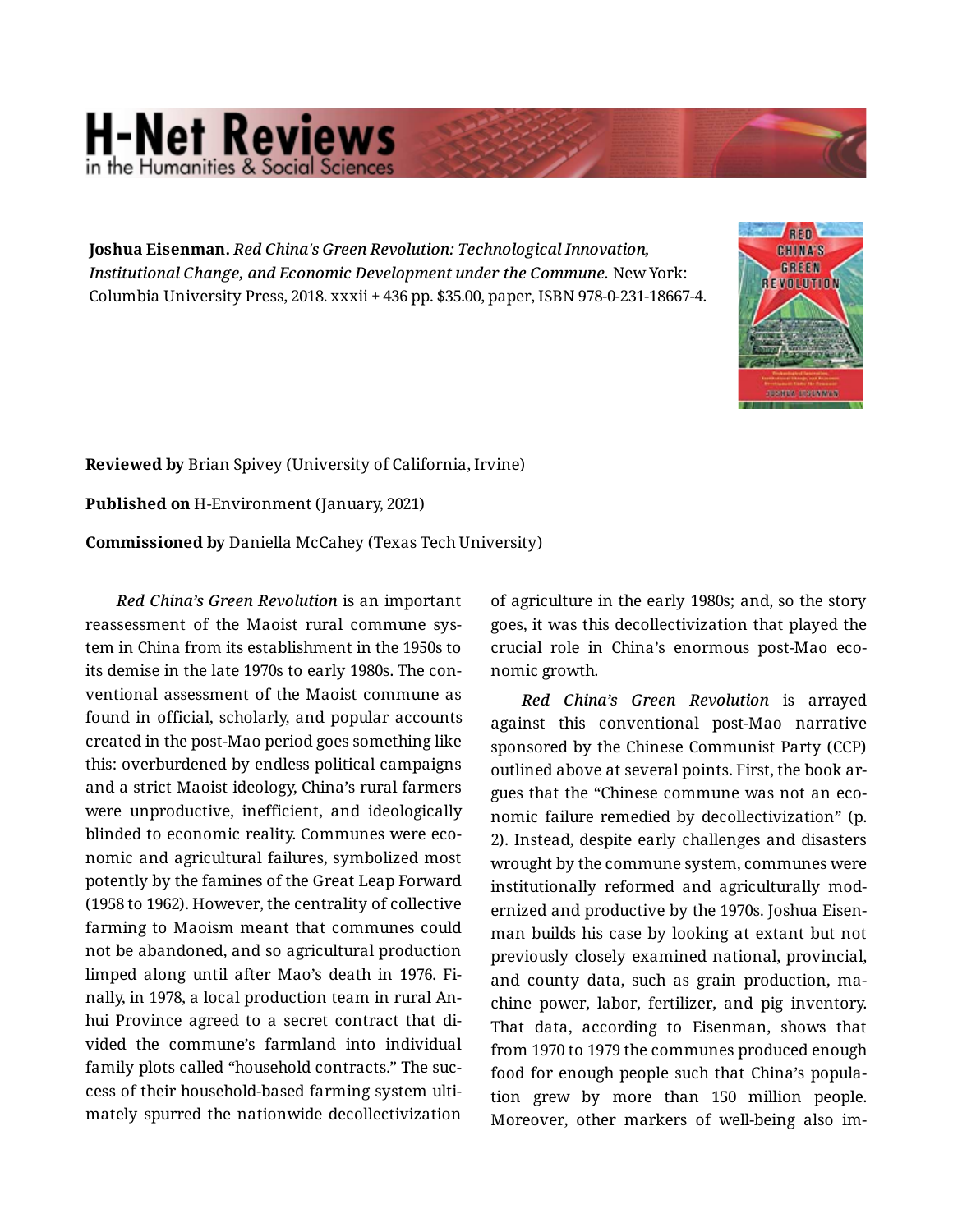proved, like life expectancy, literacy, and vocation‐ al education.

Second, Eisenman identifies in China's "green revolution" of the 1970s the "material, technologic‐ al, and educational foundations for China's emer‐ gence as an economic superpower" (p. xxi). By loc‐ ating the roots of China's economic growth in the late Mao period, *Red China's Green Revolution* adds significant weight to the work of scholars who have approached 1978 as less an unbridgeable chasm and more a porous divide between the Mao years and the period of Deng Xiaoping's reforms. As the post-1978 period of the PRC increasingly falls under the purview of "history," this process will likely continue, building on the foundations laid by books like this. Third, Eisenman shows that the romanticized story of the ending of the commune system by a daring band of local farmers is false: decollectivization was the consequence of elite political maneuvering.

The bulk of the book is divided into a prologue and two main parts that are spread across eight chapters. After the introduction (chapter 1), Eisen‐ man provides an institutional history of the com‐ mune through 1970 and identifies four distinct periods: the disastrous Great Leap Forward Com‐ mune (1958-61); the Rightist Commune (1962-64), which incorporated material incentives and relied more on central decision-making; the strictly Maoist Leftist Commune (1965-69), which coin‐ cided with the Cultural Revolution and communeled agricultural mechanization; and the more pro‐ ductive and effective Green Revolution Commune (1970-79), which drew on the lessons from previous commune periods that culminated in the Northern Districts Agricultural Conference reforms of 1970. Eisenman distinguishes these periods mostly by commune size, their system of remuneration, and strategies for agricultural modernization. This chapter shows convincingly that the success of the 1970s cannot be understood without fleshing out the broader institutional history of the commune.

Chapter 3 is a deeper study of the fourth and fi‐ nal commune period, the "Green Revolution Com‐ mune." In it, Eisenman uses national and provin‐ cial official data to elaborate how investments in agricultural capital and technological advances drove increased agricultural productivity. This strategy helped overcome what Eisenman identi‐ fies as the three principal challenges facing com‐ munes in the 1970s: decreasing arable land, highcapital depreciation rates, and rising population growth. A crucial component of this green revolu‐ tion was the elevation of agricultural and mechan‐ ical experts. Sidelined during the Great Leap For‐ ward period, these figures worked in tandem with commune work teams to create a network (a "re‐ search and extension system") through which agri‐ cultural knowledge, best-practices, and applied sci‐ ence research could be shared at national, provin‐ cial, county, and commune levels.

Whereas chapter 3 quantitatively shows that the post-1970 commune was productive, chapters 4, 5, and 6—which comprise the majority of the second part of the book—aim to show *why* it was productive. They do so from economic, political, and organizational perspectives, respectively. Chapter 4 ("Economics") argues that increased co‐ ercive household extraction was efficiently rein‐ vested into agricultural capital—fertilizer, seeds, mechanization, pesticides—which in turn led to in‐ creased agricultural output. Chapter 5 ("Politics") explains how this high level of extraction was maintained principally through high social pres‐ sure from local leaders, the People's Militia, and fellow workers; a collective remuneration system based not on cash but on workpoints that effect‐ ively disguised the high level of state extraction; and a practically religious Maoist ideology that promoted hard work and dedication to the com‐ mune. Some readers might take issue with Eisen‐ man's reliance on religious terminology, like the "church of Mao," "worship," and "state religion," to describe the ideological underpinnings behind Chinese workers' devotion to the commune. In‐ deed, Eisenman does not much address the degree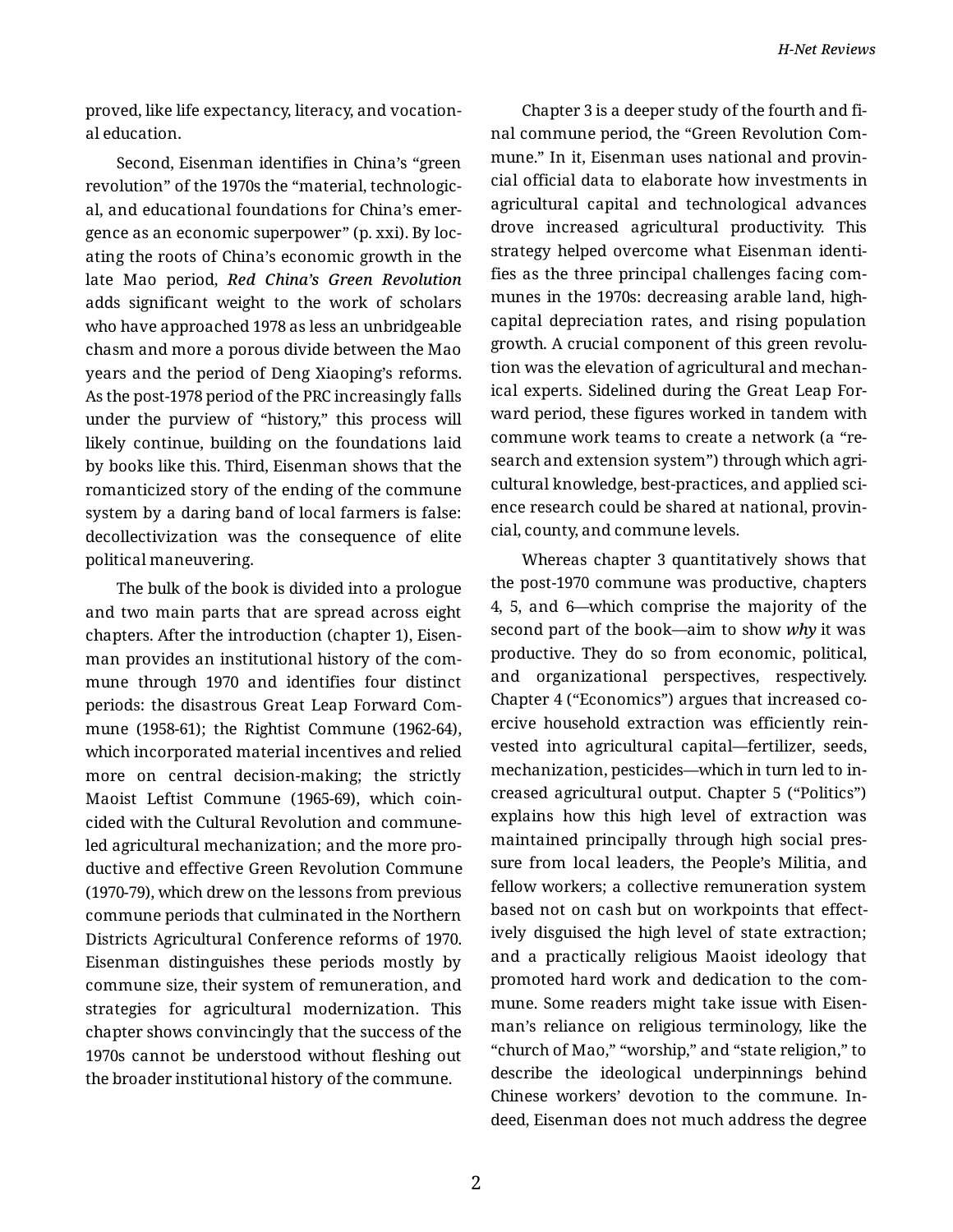to which belief in the commune was cynically "in‐ doctrinated" from above, the result of authentic and sincere belief in the project from below, or a combination of the two. Chapter 6 ("Organiza‐ tion") uses econometric and social scientific theor‐ ies to determine how the commune's organization‐ al structure and size increased its productivity. The examined data (county-level statistics from Hen‐ an Province) do not allow Eisenman to make simple, decisive conclusions. However, they do suggest a relationship between relative commune size and team size: small teams were more pro‐ ductive in small communes and large teams in large communes benefited from economies of scale.

Part 2 ends with chapters 7 and 8, the latter be‐ ing a general conclusion and useful summariza‐ tion of the book's main points. Chapter 7 ("Burying the Commune") is Eisenman's takedown of the CCP-sponsored "from-below" narrative of decol‐ lectivization. He looks at newspapers, speeches, of‐ ficial reports, and elite memoirs to convincingly show that decollectivization of the commune was decided from the top. Deng Xiaoping and other re‐ formers could only diminish Maoism and harden their grip on power by dismantling the commune.

*Red China's Green Revolution* is an important, rigorous, and valuable contribution to a growing scholarship that seeks to highlight the successes of the Mao period and look past Cold War ideological arrangements that emphasized the Mao period's failures. However, the occasional historiographical framing of the book's "revisionist" conclusions as "radically different" or "disturbing" to read is at times overstated (p. xxiii). As Eisenman himself writes, his book builds on the work of other "agri‐ cultural economists, political scientists, and histor‐ ians" who have long challenged the traditional narrative but have not yet produced revisionist narratives of sufficient "explanatory power" (p. xxii). So framed, the book's principal contribution is thus to collate and examine previously neg‐ lected national, provincial, and county data as a

sort of quantitative coup de grâce of the post-Mao CCP-sponsored interpretation of Maoist com‐ munes, their agricultural productivity, and their re‐ lationship to post-Mao economic growth. Few stud‐ ies of the PRC, either from social scientists or his‐ torians, move so seamlessly between administrat‐ ive levels to understand how center and locale in‐ teracted across time. This framing more accur‐ ately highlights the book's many important contri‐ butions.

Eisenman should likewise be applauded for providing the national and provincial agricultural data that he used as appendices in the back of the book. Scholars of the Green Revolution and of agri‐ cultural development outside the scope of USAID from the 1950s to the 1970s will find the curation of this data, and the book as a whole, useful for com‐ parative studies.

Finally, it should be underlined that the book (despite its title) is not principally focused on the "Green Revolution" so much as it is focused on the evolution of the Maoist commune as an institution and agricultural producer. For Eisenman's story, Red China's "Green Revolution" is crucial because its statistical existence shows that the commune system was able to modernize China's agriculture, increase food production, and improve general well-being from 1970 onward. Eisenman argues powerfully that this "Green Revolution" laid im‐ portant foundations for China's continued rapid growth in the 1980s. Ironically, this subsequent enormous economic expansion has today led to calls for a "Green Revolution" of a different char‐ acter in China—this time focused more on envir‐ onmental pollution, ecological degradation, and renewable sources of energy.